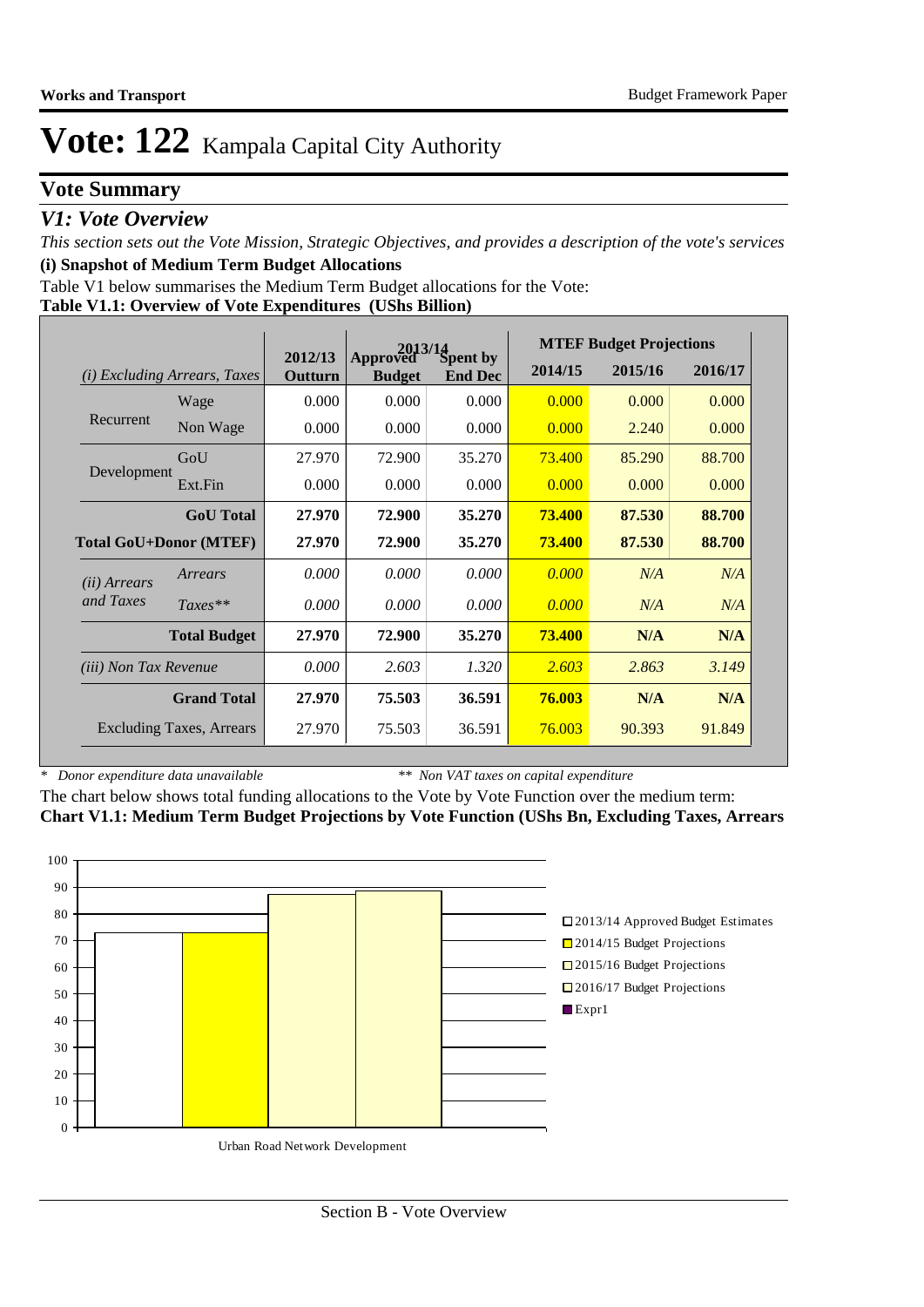## **Vote Summary**

### **(ii) Vote Mission Statement**

The Vote's Mission Statement is:

*Vision: To be a,Vibrant,Attractive and sustainable city. Mission: To Deliver qualit services to the city.* 

 *KCCA* 

*Mandate:* 

 *To Administer the Mobilization of Local Revenue and provide Public Services in the City. To promote and control Physical Development in the City To promote Socio-economic Development in the* 

*City Directorate* 

*Mandates:* 

 *To plan, manage and develop the functional design and infrastructure (including the land and buildings) of the City.*

*To Guide the Authority on the urban design, infrastructure improvement and land development in the City.*

### **(iii) Vote Outputs which Contribute to Priority Sector Outcomes**

The table below sets out the vote functions and outputs delivered by the vote which the sector considers as contributing most to priority sector outcomes.

**Table V1.2: Sector Outcomes, Vote Functions and Key Outputs** 

## *V2: Past Vote Performance and Medium Term Plans*

*This section describes past and future vote performance, in terms of key vote outputs and plans to address sector policy implementation issues.* 

#### **(i) Past and Future Planned Vote Outputs**

*2012/13 Performance*

Buxton Street 0.18km, Ben Kiwanuka Street 1.22km, Channel /Street 0.15km' Nakivubo Mews0.15, William Street 0.28 km, Kisenyi Rd0.78 km, in Central Division Butikiro Rd1.0 km in Lubaga Division; Nsambya & Hanlon Rds 1.9 km in Makindye Division Kisota Road 1km, Bukoto - Kisaasi Rd 3.0 km, Ntinda – Kiwatule Rd 2.8 km in Nakawa Division Kawempe - Mpererwe Rd3.5 km and Kalerwe - Ttula Rd3.79 km. Works in Progress • Works on paved road; Design completed, physical works started in December 2012, Nakasero & Lourdel road pavement works 100% done, Drainage on Wandegeya done, works on Buganda road started. By close of June 65% complete. Originally Expected to be completed by September 2013. . • 65% of work completed. Expected to end in July 2013 on the following Church-Kisowera, Haji Mumyuka

, Lumas

• Kisaasi road and Sheikh Kulumba

• Period maintenance of unpaved roads; Project at 60%. Gravelling works completed and drainage construction on going. Expected to be completed by July 2013 roads include; Homisdallen-Mabanda; Kyebando 34X rd; Kyebando Ring II ; Nyanzi Road

• Period maintence of unpaved roads 60% done, expected to be completed by end of July 2013 the roads are Old Mubende road and Kyabagu roadReconstruction of Kabaka'njagala80% work completed;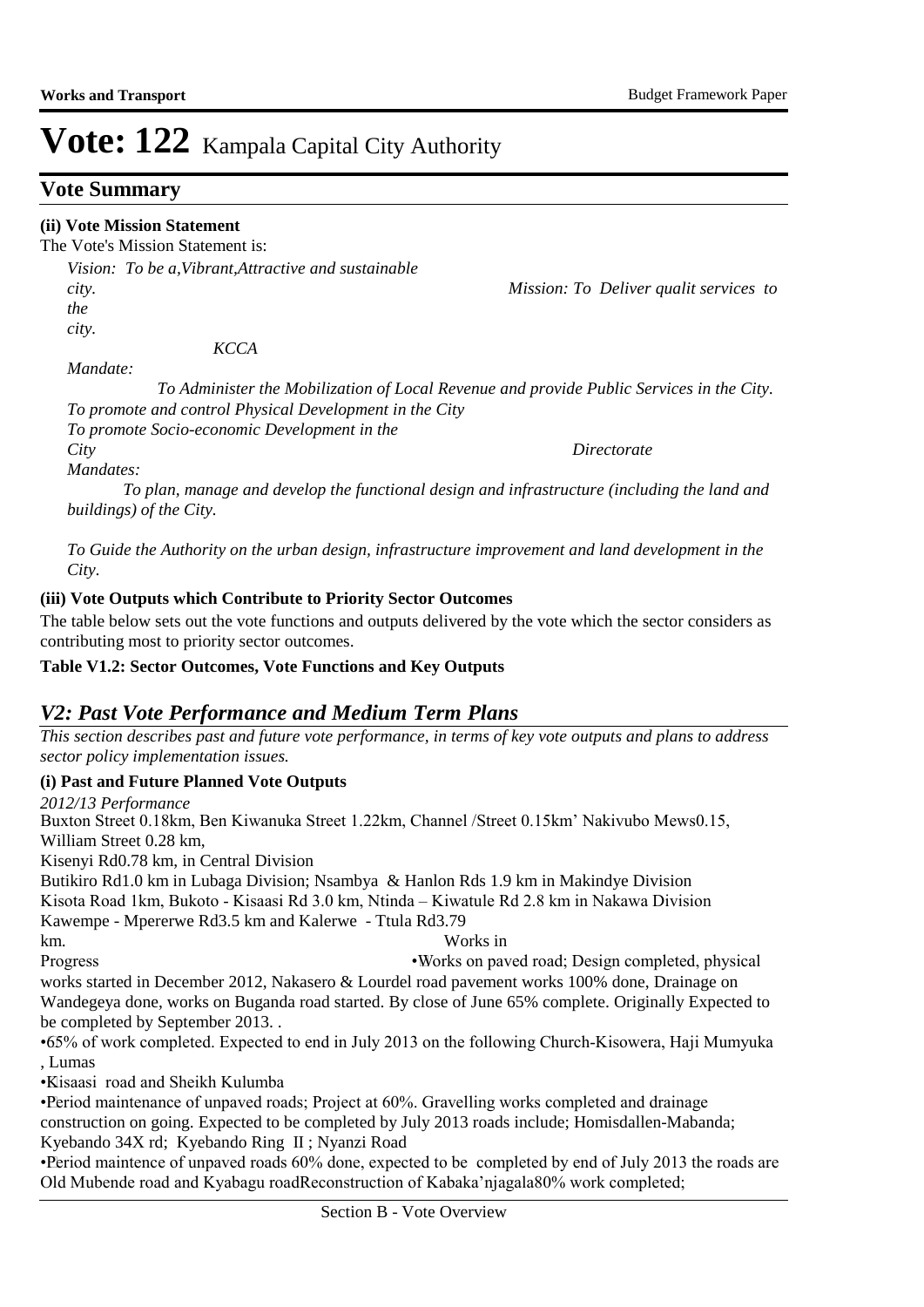### **Vote Summary**

 Kalinda road60% completed Ssekabaka Kintu 50% completed Nabunya road75% done Kabusu 60% done road

 A new technology for pothole patching called Jet Patcher has been tried out successfully. Construction of the New Taxi Park is in the final stages with 74% of work done. . A total of 158 new lights were installed and wooden poles reinstated at Makerere University; Yusuf Lule Rd and Muyenga while a donation of 98 solar street lights was received from the Chinese Government and installed while procurement of solar street lighting in the CBD through a PPP is on-going. • Installation of an automated street lighting switching system commenced and the existing network of 2,800 lights was maintained including replacement of 94km of underground cables. Kimera, soweto, and Salaama under Multiplex contruction Co. was terminated and works are to be readvertised. Lubigi Channel is 73% completed. Nakivubo channel and its dributaries were maintained. The following black spots were worked; shikh street, Ben kiwanuka and Jinja Access road works are 35% completed. Kintu coryndon road, Juuko Kayembe road 70% done.

. Works on sewer line in Kafumbe Mukasa have commenced on June 2013. KCCA procured road equipment including

5tractors trailors, 5 double pedesian rollers, 5 jumper compactors, and 5 sher cutters.

#### *Preliminary 2013/14 Performance*

Works on the following Black spots is 50% complete, they are; Sikh Street, Ben Kiwanuka Road, Snay Bin Amir, Market and Jinja-Access Road, Salaama Rd, Bandali Rise and Tula Rd while the one on Kintu Coryndon Road & Jjuko- Kayemba Road is 97% complete.

Drainage Construction and Repair works on St. Augustine and Nsereko Road- St. Augustine , Gogonya Pass and Nsereko Road are 45% complete while lining Mayanja channel is 75% complete.

The following works are under procurement; drainage Inventory classification, conditions survey and linking to Management system as well as drainage Reserve gazettingIsuzu);

Mutungo- Bina drainage channel

Kibuye (Scout close 120m), Nabisaalu-Nsambya drainage channel

Bukesa behind Agakhan (160m); Reconstruction and Repair including routine Maintenance of Minor drains within the low lying areas inside the community in all the five(5) Divisions, Procurement of Protective Gear and Tools; Procurement of Drainage Construction Materials i.e. culverts, kerbstones, sand, stone chippings, hard-core;

Installed and Maintained street lights on various roads in CBD and purchased Traffic signal items for upgrading Wandegeya & Portbell junctions

Carriage ways for Buganda Road, Queens lane, Wandegeya rise and Lourdel Road have been completed. Overall revised project is at 65% completion. Excepted to be completed by end of February 2014

Reconstruction and upgrading of the following roads is at bidding stage and works are expected to start January. These are;Lugoba, Bahai, Kyebando, Gomotoka, Mutundwe,Weraga, Wansaso, Go Down, Bukasa ring, 16Kibuli road, Church Kamuli Link, Kintu road

Cannon, Circular Drive, Valley Drive, Corporation road, Access Road 2, Wanaichi road, Matyr's road, UNEB Access, Radio maria Road, ,Mutungo road-1, Mutungo ring, Buvuma Lakeside and Kabalega Crescent

#### **Table V2.1: Past and 201/12 Key Vote Outputs\***

| <i>Vote, Vote Function</i><br>Key Output | <b>Approved Budget and</b><br><b>Planned outputs</b> | 2013/14<br><b>Spending and Outputs</b><br><b>Achieved by End Dec</b> | 2014/15<br><b>Proposed Budget and</b><br><b>Planned Outputs</b> |
|------------------------------------------|------------------------------------------------------|----------------------------------------------------------------------|-----------------------------------------------------------------|
| Vote: 122 Kampala Capital City Authority |                                                      |                                                                      |                                                                 |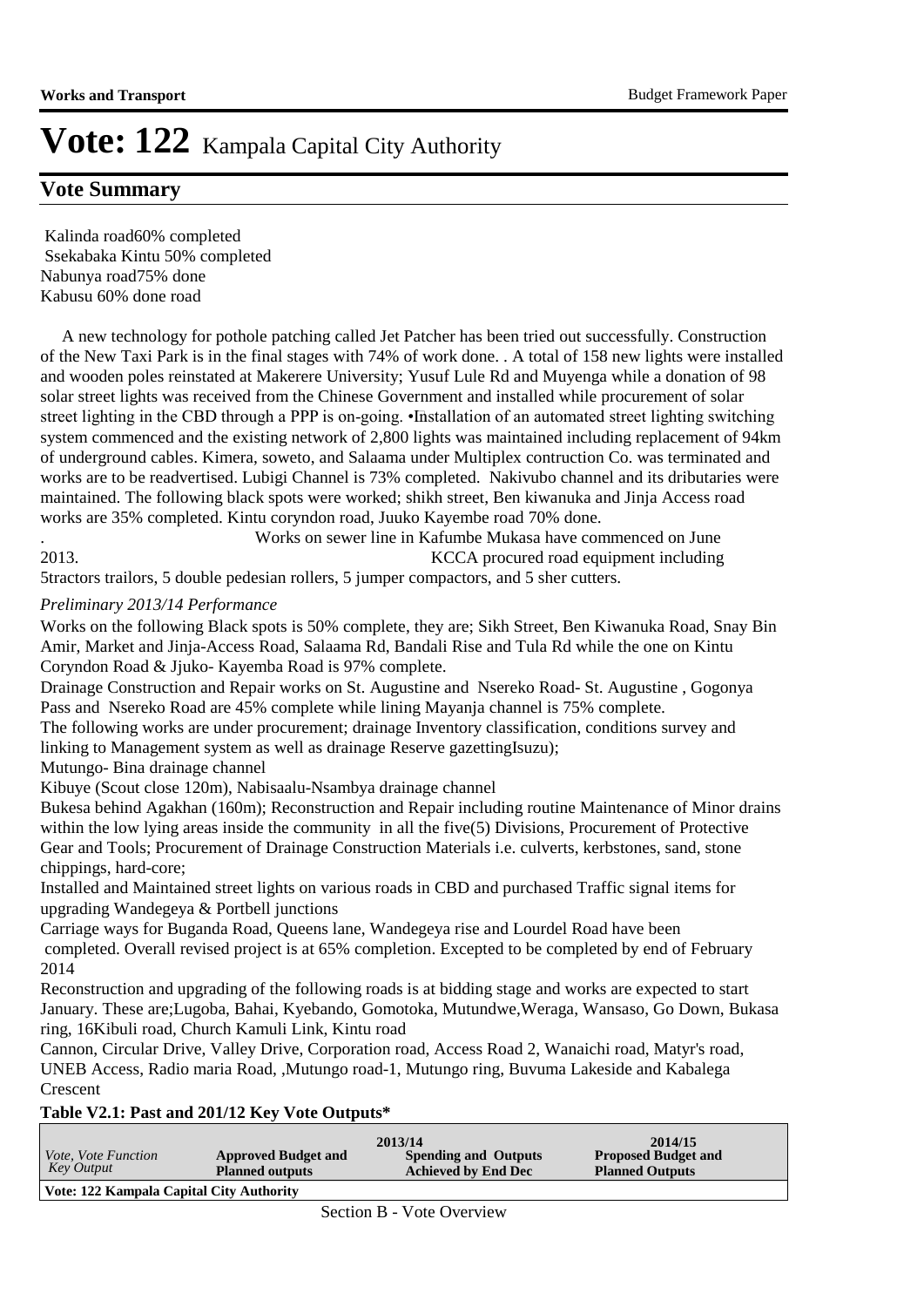## **Vote Summary**

| Vote, Vote Function                                                                                      |                                                      |        | 2013/14                                                                  |                                | 2014/15                                              |        |
|----------------------------------------------------------------------------------------------------------|------------------------------------------------------|--------|--------------------------------------------------------------------------|--------------------------------|------------------------------------------------------|--------|
| <b>Key Output</b>                                                                                        | <b>Approved Budget and</b><br><b>Planned outputs</b> |        | <b>Spending and Outputs</b><br><b>Achieved by End Dec</b>                |                                | <b>Proposed Budget and</b><br><b>Planned Outputs</b> |        |
| Vote Function: 0406 Urban Road Network Development                                                       |                                                      |        |                                                                          |                                |                                                      |        |
| Output: 040602                                                                                           | <b>Urban Road Maintenance</b>                        |        |                                                                          |                                |                                                      |        |
| Description of Outputs:                                                                                  | Improved mobility and reduced<br>congestion          |        | BOQs have been prepared and<br>procuring works has started               |                                | <b>Improved mobility and reduced</b><br>congestion   |        |
| Performance Indicators:                                                                                  |                                                      |        |                                                                          |                                |                                                      |        |
| Length in Km of Urban<br>roads maintained(Bitumen<br>standard)(sq meters incase of<br>pothole resealing) | 417                                                  |        | $\boldsymbol{0}$                                                         |                                | 420                                                  |        |
| Output Cost: UShs Bn:                                                                                    |                                                      | 1.400  | UShs Bn:                                                                 | 0.000                          | <b>UShs Bn:</b>                                      | 1.400  |
| <b>Output: 040680</b>                                                                                    | <b>Urban Road Construction</b>                       |        |                                                                          |                                |                                                      |        |
| Description of Outputs:                                                                                  | Improved mobility and reduced<br>congestion          |        | Works are still in procurement<br>and others are yet to be<br>completed. |                                | <b>Improved mobility and reduced</b><br>congestion   |        |
| Performance Indicators:                                                                                  |                                                      |        |                                                                          |                                |                                                      |        |
| Length in Km. of urban<br>roads constructed gravel                                                       | 10                                                   |        | $\boldsymbol{0}$                                                         |                                | 50                                                   |        |
| Length in Km. of urban<br>roads constructed (Bitumen<br>standard)                                        | 20                                                   |        | $\boldsymbol{0}$                                                         |                                | 50                                                   |        |
| Output Cost: UShs Bn:                                                                                    |                                                      | 72.900 | $UShs Bn$ :                                                              | 10.786                         | <b>UShs Bn:</b>                                      | 52.200 |
| Output: 040681                                                                                           | <b>Urban Road Rehabilitaton</b>                      |        |                                                                          |                                |                                                      |        |
| Description of Outputs:                                                                                  | Improved mobility and reduced<br>congestion          |        | and others are yet to be<br>completed.                                   | Works are still in procurement |                                                      |        |
| Performance Indicators:                                                                                  |                                                      |        |                                                                          |                                |                                                      |        |
| Length in Km. of urban<br>roads rehabilitated (Bitumen<br>standard)                                      | 15                                                   |        | $\boldsymbol{0}$                                                         |                                | 17                                                   |        |
| Length in Km. of urban<br>roads rehabilitated gravel                                                     | 20                                                   |        | $\boldsymbol{0}$                                                         |                                | 25                                                   |        |
| Output Cost: UShs Bn:                                                                                    |                                                      | 0.000  | UShs Bn:                                                                 | 0.000                          | <b>UShs Bn:</b>                                      | 11.500 |
| Output: 040683                                                                                           | <b>Drainage Rehabilitation and Upgrading</b>         |        |                                                                          |                                |                                                      |        |
| Description of Outputs:                                                                                  | reduced drianage                                     |        | Maintaintenance of Nakivubo<br>Channel is on going                       |                                | <b>Reduced flooding</b>                              |        |
| Performance Indicators:                                                                                  |                                                      |        |                                                                          |                                |                                                      |        |
| Length in Km, of drainage<br>maintained                                                                  | 9.6                                                  |        | 9.6                                                                      |                                | 9.6                                                  |        |
| Output Cost: UShs Bn:                                                                                    |                                                      | 0.000  | UShs Bn:                                                                 | 0.000                          | <b>UShs Bn:</b>                                      | 4.800  |
| <b>Vote Function Cost</b>                                                                                | <b>UShs Bn:</b>                                      |        | 75.503 UShs Bn:                                                          |                                | 35.270 <mark>UShs Bn:</mark>                         | 75.503 |
| <b>Cost of Vote Services:</b>                                                                            | UShs Bn:                                             |        | 75.503 UShs Bn:                                                          |                                | 35.270 UShs Bn:                                      | 75.503 |

*\* Excluding Taxes and Arrears*

*2014/15 Planned Outputs*

Bitumen (500Km) and Gravel (380Km) roads maintained under the Uganda National road fund(URF)- 9.84Bn.

Vehicles and equipment maintained (partly under the NRF- 0.66Bn) Traffic lights maintained under Uganda National Road fund (0.8Bn) 2800 lights maintained on various roads in the city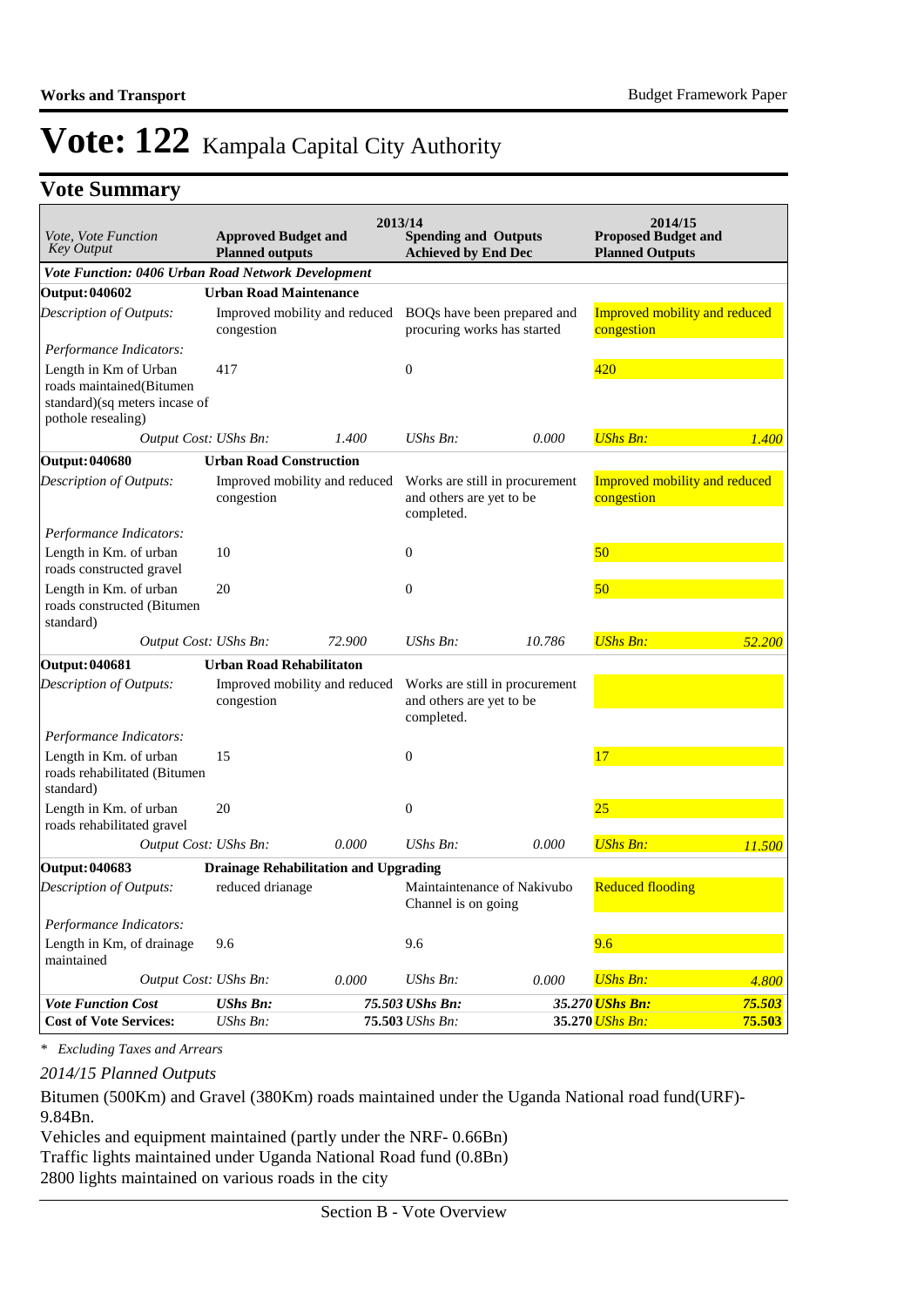## **Vote Summary**

Preparing specifications for the following equipment; 2 Motor Graders CAT 140 or equivalent, 1 Double Drum steel rollers, 2 Cherry Pickers, 2 Backhoe Excavators, 1 Long range excavator and 1 Jet Cleaner Construction of Nakivubo Channel Road(0.5Km), Bakuli market lane(1.0Km), Seriiso and Kasanga(1.3Km), Old Kira road(1.2Km), Tuffnel Drive(0.15Km), NMT corridor and Naguru road(1.5Km) Maintaining drains(Nakivubo and Lubigi) Contructing Nalubaga and Nakalere Primary Drainage systems Constructing Walufumbe and Mayanja North Drainage system

#### **Table V2.2: Past and Medum Term Key Vote Output Indicators\***

|                                                                                                       |                    | 2013/14          |                                     |                 | <b>MTEF Projections</b> |         |  |  |
|-------------------------------------------------------------------------------------------------------|--------------------|------------------|-------------------------------------|-----------------|-------------------------|---------|--|--|
| <i>Vote Function Key Output</i><br><b>Indicators and Costs:</b>                                       | 2012/13<br>Outturn | Approved<br>Plan | <b>Outturn by</b><br><b>End Dec</b> | 2014/15         | 2015/16                 | 2016/17 |  |  |
| <b>Vote: 122 Kampala Capital City Authority</b>                                                       |                    |                  |                                     |                 |                         |         |  |  |
| Vote Function:0406 Urban Road Network Development                                                     |                    |                  |                                     |                 |                         |         |  |  |
| Length in Km of Urban roads<br>maintained(Bitumen standard)(sq<br>meters incase of pothole resealing) |                    | 417              | $\vert 0 \vert$                     | 420             |                         |         |  |  |
| No. of junctions re-designed and<br>signalised                                                        |                    | $\overline{c}$   | $\vert 0 \vert$                     | $\overline{2}$  |                         |         |  |  |
| Number of traffic junctions<br>repaired/maintained                                                    |                    | 5                | $\vert 0 \vert$                     | $\overline{5}$  |                         |         |  |  |
| Length in Km. of urban roads<br>constructed (Bitumen standard)                                        |                    | 20               | $\vert 0 \vert$                     | 50 <sub>o</sub> |                         |         |  |  |
| Length in Km. of urban roads<br>constructed gravel                                                    |                    | 10               | $\vert 0 \vert$                     | 50 <sub>o</sub> |                         |         |  |  |
| Length in Km. of urban roads<br>rehabilitated (Bitumen standard)                                      |                    | 15               | $\vert 0 \vert$                     | 17              |                         |         |  |  |
| Length in Km. of urban roads<br>rehabilitated gravel                                                  |                    | 20               | $\vert 0 \vert$                     | 25              |                         |         |  |  |
| Length in Km. of drainage constructed                                                                 |                    | $\overline{2}$   | $\Omega$                            | $\overline{3}$  |                         |         |  |  |
| Length in Km, of drainage<br>maintained                                                               |                    | 9.6              | 9.6                                 | 9.6             |                         |         |  |  |
| <b>Vote Function Cost (UShs bn)</b>                                                                   | 27.970             | 75.503           | 35.270                              | 75.503          | 90.393                  | 91.849  |  |  |
| <b>Cost of Vote Services (UShs Bn)</b>                                                                | 27.970             | 75.503           | 35.270                              | 75.503          | 90.393                  | 91.849  |  |  |

### *Medium Term Plans*

KCCA is looking for external funding to de-congest Kampala city.

The target areas are:

Signalisation of Junctions – Designs ready

Dualling Makerere Hill Road – Designs ready

Reconstruction of Lubiri Ring Road & its Radiants

Construction of a Central E-W Expressway within the Rail Way Reserve from Namboole to Busega Widening of road links to the Kampala Northern Bypass. Rehabilitation of Roads in Kampala (CBD and Divisions)

over a 5year period.

Reconstruction and rehabilitation of Dilapidated paved Roads

Upgrading Unpaved Roads to Bitumen standard

Improvement of drainage systems

Improving Facilities for Non Motorized Transport

Improvement of traffic management system. Introduction of large Buses on major corridors to the city (Pioneer Easy Bus)

Restructuring of the current minibus based system to restrict access to the CBD

Introduction of a Peak Hour Passenger Train Service (Eastern and Western Leg)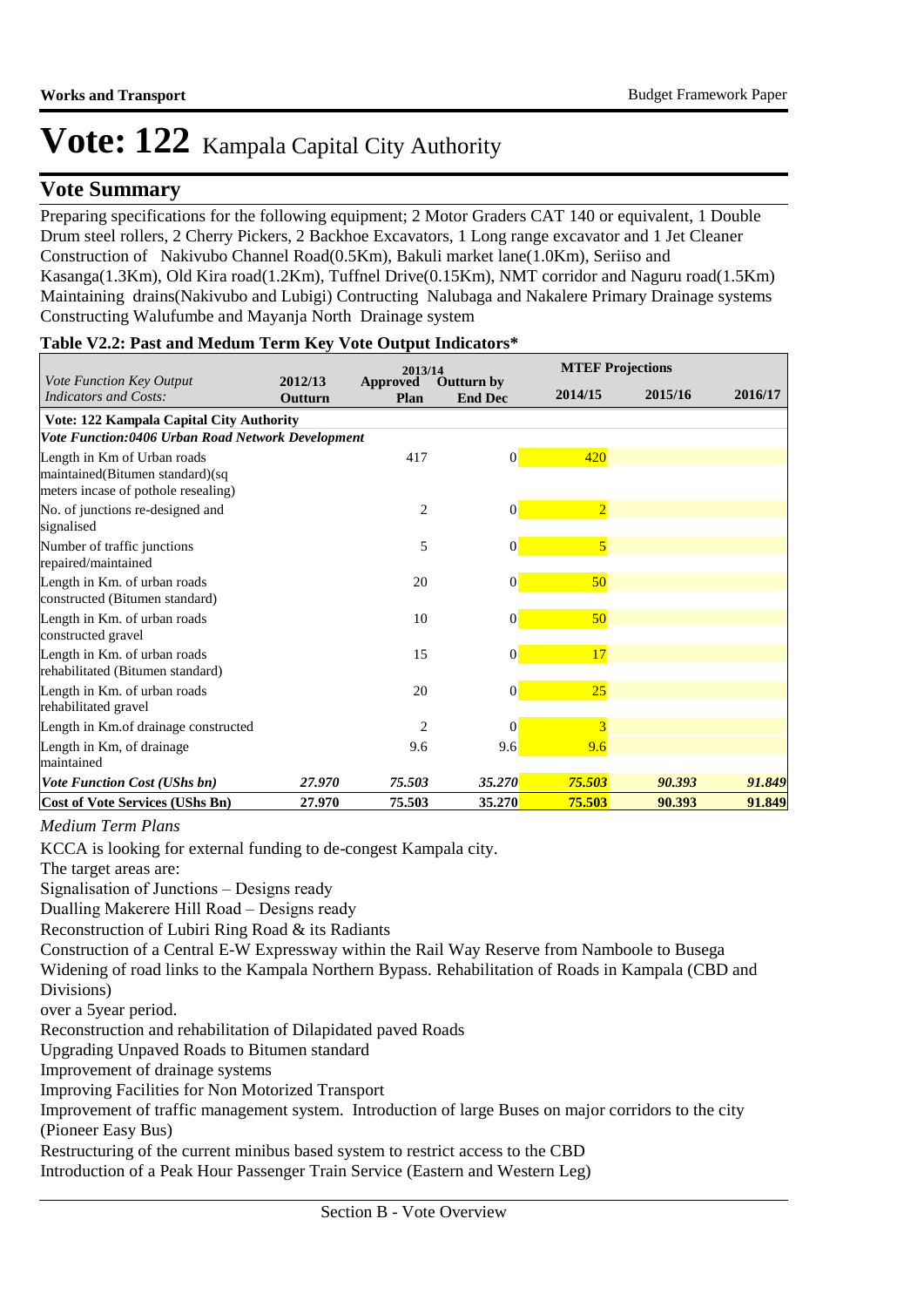## **Vote Summary**

## Removal of Boda-Bodas from the CBD

## **(ii) Efficiency of Vote Budget Allocations**

| Table V2.3: Allocations to Key Sector and Service Delivery Outputs over the Medium Term |  |
|-----------------------------------------------------------------------------------------|--|
|-----------------------------------------------------------------------------------------|--|

|                                 | $(i)$ Allocation (Shs Bn) |                                 |      | $(ii)$ % Vote Budget |       |                                 |                                 |
|---------------------------------|---------------------------|---------------------------------|------|----------------------|-------|---------------------------------|---------------------------------|
| <b>Billion Uganda Shillings</b> |                           | 2013/14 2014/15 2015/16 2016/17 |      |                      |       | 2013/14 2014/15 2015/16 2016/17 |                                 |
| <b>Key Sector</b>               | 74.3                      | 69.9                            | 90.4 | 91.8                 | 98.4% |                                 | $\frac{92.6\%}{100.0\%}$ 100.0% |
| Service Delivery                | 74.3                      | 69.9                            | 90.4 | 91.8                 | 98.4% | $92.6\%$ $100.0\%$              | $100.0\%$                       |

#### **Table V2.4: Key Unit Costs of Services Provided and Services Funded (Shs '000)**

| <b>Unit Cost</b><br><b>Description</b>                                                        | Actual<br>2012/13 | <b>Planned</b><br>2013/14 | <b>Actual</b><br>by Sept | <b>Proposed</b><br>2014/15 | <b>Costing Assumptions and Reasons for</b><br>any Changes and Variations from Plan |
|-----------------------------------------------------------------------------------------------|-------------------|---------------------------|--------------------------|----------------------------|------------------------------------------------------------------------------------|
|                                                                                               |                   |                           |                          |                            |                                                                                    |
| Vote Function:0406 Urban Road Network Development<br>Upgrading to tarmac<br>and road drainage |                   |                           |                          |                            |                                                                                    |
| maintenance streetlights                                                                      |                   |                           |                          |                            |                                                                                    |
| Maintenance of roads<br>and road drainage                                                     |                   |                           |                          |                            | Cost is from roads                                                                 |
| Maintenance of<br>buildings                                                                   |                   |                           |                          |                            |                                                                                    |

#### **(iii) Vote Investment Plans**

Road works will continue to be major capital investment in the medium term, however, other investments will include and signalling traffic junction.

#### **Table V2.5: Allocations to Capital Investment over the Medium Term**

|                                           | $(i)$ Allocation (Shs Bn) |                                 |      |      | $(ii)$ % Vote Budget |           |                                 |           |
|-------------------------------------------|---------------------------|---------------------------------|------|------|----------------------|-----------|---------------------------------|-----------|
| <b>Billion Uganda Shillings</b>           |                           | 2013/14 2014/15 2015/16 2016/17 |      |      |                      |           | 2013/14 2014/15 2015/16 2016/17 |           |
| Consumption Expendture (Outputs Provided) | 2.6                       | 3.1                             | 0.0  |      | $3.4\%$              | $4.1\%$   | $0.0\%$                         |           |
| Investment (Capital Purchases)            | 72.9                      | 72.4                            | 90.4 | 91.8 | $96.6\%$             |           | $95.9\%$ 100.0% 100.0%          |           |
| <b>Grand Total</b>                        | 75.5                      | 75.5                            | 90.4 | 91.8 | $100.0\%$            | $100.0\%$ | $100.0\%$                       | $100.0\%$ |

The major capital investment is roads and drainage construction, reconstructionand street lighting installation.

#### **Table V2.6: Major Capital Investments**

|        | <b>Project, Programme</b>                                            | 2013/14                                                                                    | 2014/15                                                                                                                                                        |                                                                                                                |
|--------|----------------------------------------------------------------------|--------------------------------------------------------------------------------------------|----------------------------------------------------------------------------------------------------------------------------------------------------------------|----------------------------------------------------------------------------------------------------------------|
|        | <b>Vote Function Output</b><br><b>UShs Thousand</b>                  | <b>Approved Budget, Planned</b><br><b>Outputs (Quantity and Location)</b>                  | <b>Actual Expenditure and</b><br><b>Outputs by September</b><br>(Quantity and Location)                                                                        | <b>Proposed Budget, Planned</b><br><b>Outputs (Quantity and Location)</b>                                      |
|        | Project 1253 Kampala Road Rehabilitation                             |                                                                                            |                                                                                                                                                                |                                                                                                                |
|        | 040677 Purchase of<br><b>Specialised</b><br>Machinery &<br>Equipment |                                                                                            |                                                                                                                                                                | Specialised Machinery &<br><b>Equipment Purchased</b>                                                          |
|        | Total                                                                | 0                                                                                          | 0                                                                                                                                                              | 3,400,000                                                                                                      |
|        | <b>GoU</b> Development                                               | 0                                                                                          | 0                                                                                                                                                              | 3,400,000                                                                                                      |
|        | <b>External Financing</b>                                            | 0                                                                                          | 0                                                                                                                                                              | 0                                                                                                              |
| 040680 | <b>Urban Road</b><br><b>Construction</b>                             | Various roads in the five<br>Divisions of Kampala upgraded<br>Roads planned and Landscaped | Carriage ways for Buganda<br>Road, Queens lane, Wandegeya<br>rise and Lourdel Road have<br>been<br>completed. Overall revised<br>project is at 65% completion. | Road works continued on<br>contracts from 2013/14<br>3Km of road constructed in new<br>road construction works |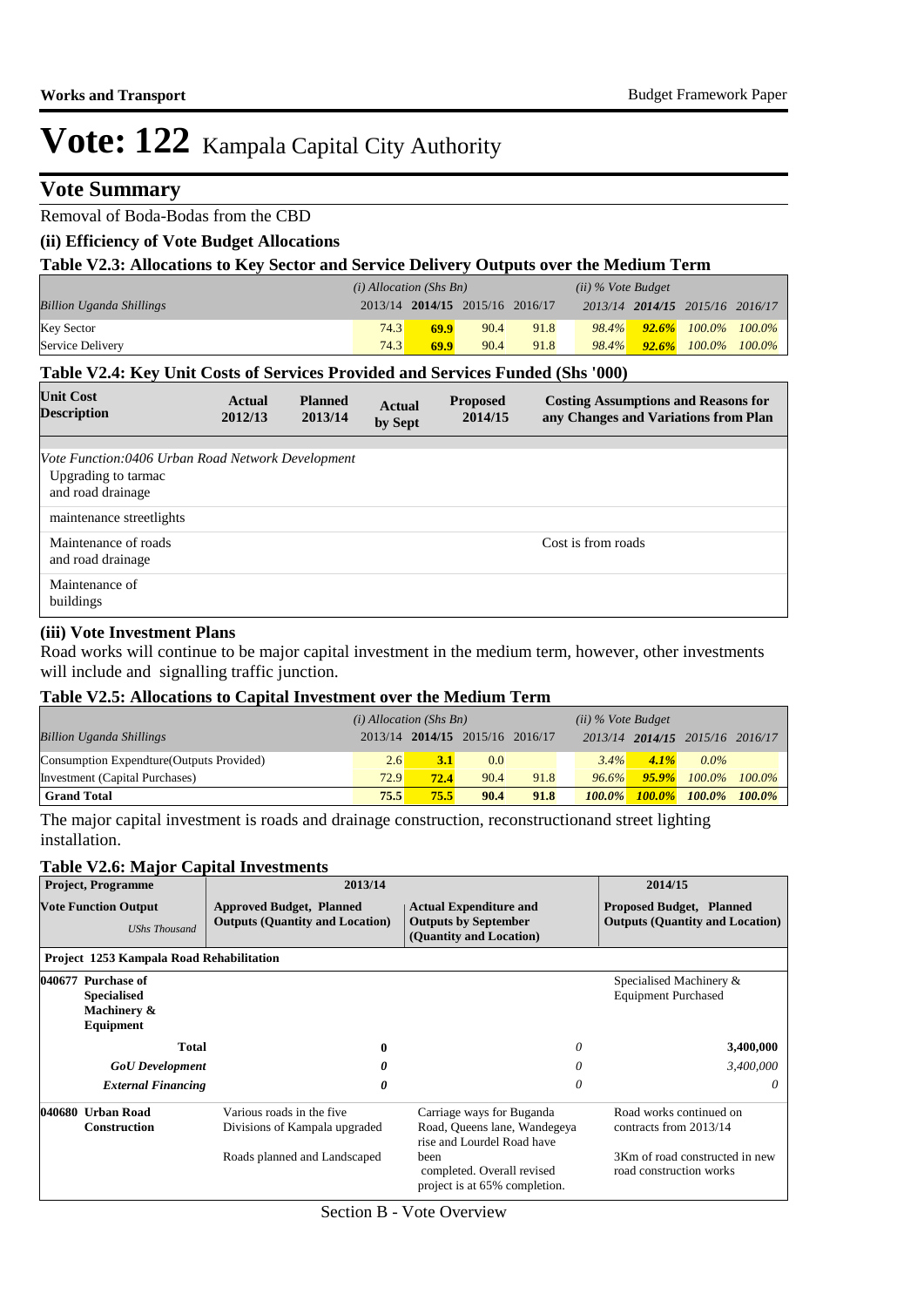## **Vote Summary**

| Project, Programme                                               |              | 2013/14                                                                   |                                                                                                                                                                                                                                                                                                                                                                                                                                                                                                                                                                          | 2014/15                                                                                      |
|------------------------------------------------------------------|--------------|---------------------------------------------------------------------------|--------------------------------------------------------------------------------------------------------------------------------------------------------------------------------------------------------------------------------------------------------------------------------------------------------------------------------------------------------------------------------------------------------------------------------------------------------------------------------------------------------------------------------------------------------------------------|----------------------------------------------------------------------------------------------|
| <b>Vote Function Output</b><br><b>UShs Thousand</b>              |              | <b>Approved Budget, Planned</b><br><b>Outputs (Quantity and Location)</b> | <b>Actual Expenditure and</b><br><b>Outputs by September</b><br>(Quantity and Location)                                                                                                                                                                                                                                                                                                                                                                                                                                                                                  | Proposed Budget, Planned<br><b>Outputs (Quantity and Location)</b>                           |
|                                                                  |              |                                                                           | Excepted to be completed by<br>end of February 2014<br>Reconstruction and upgrading<br>of the following roads is at<br>bidding stage and works are<br>expected to start January. These<br>are;Lugoba, Bahai, Kyebando,<br>Gomotoka, Mutundwe, Weraga,<br>Wansaso, Go Down, Bukasa<br>ring, 16Kibuli road, Church<br>Kamuli Link, Kintu road<br>Cannon, Circular Drive, Valley<br>Drive, Corporation road, Access<br>Road 2, Wanaichi road, Matyr's<br>road, UNEB Access, Radio<br>maria Road, ,Mutungo road-1,<br>Mutungo ring, Buvuma<br>Lakeside and Kabalega Crescent | Funds under this output will<br>accommodate payment of works<br>ffom FY 2013 $\backslash$ 14 |
|                                                                  | <b>Total</b> | 72,900,000                                                                | 10,785,515                                                                                                                                                                                                                                                                                                                                                                                                                                                                                                                                                               | 52,200,000                                                                                   |
| <b>GoU</b> Development                                           |              | 72,900,000                                                                | 10,785,515                                                                                                                                                                                                                                                                                                                                                                                                                                                                                                                                                               | 52,200,000                                                                                   |
| <b>External Financing</b>                                        |              | 0                                                                         | $\boldsymbol{\mathit{0}}$                                                                                                                                                                                                                                                                                                                                                                                                                                                                                                                                                | 0                                                                                            |
| 040681 Urban Road<br><b>Rehabilitaton</b>                        |              |                                                                           |                                                                                                                                                                                                                                                                                                                                                                                                                                                                                                                                                                          | 3Km of road rehabilitated                                                                    |
|                                                                  | <b>Total</b> | $\bf{0}$                                                                  | 0                                                                                                                                                                                                                                                                                                                                                                                                                                                                                                                                                                        | 11,500,000                                                                                   |
| <b>GoU</b> Development                                           |              | $\boldsymbol{\theta}$                                                     | $\boldsymbol{\mathit{0}}$                                                                                                                                                                                                                                                                                                                                                                                                                                                                                                                                                | 11,500,000                                                                                   |
| <b>External Financing</b>                                        |              | $\boldsymbol{\theta}$                                                     | $\boldsymbol{\mathit{0}}$                                                                                                                                                                                                                                                                                                                                                                                                                                                                                                                                                | 0                                                                                            |
| 040683 Drainage<br><b>Rehabilitation and</b><br><b>Upgrading</b> |              |                                                                           |                                                                                                                                                                                                                                                                                                                                                                                                                                                                                                                                                                          | Drains rehabilitatd and<br>constructed                                                       |
|                                                                  | <b>Total</b> | $\bf{0}$                                                                  | 0                                                                                                                                                                                                                                                                                                                                                                                                                                                                                                                                                                        | 4,800,000                                                                                    |
| <b>GoU</b> Development                                           |              | 0                                                                         | $\theta$                                                                                                                                                                                                                                                                                                                                                                                                                                                                                                                                                                 | 4,800,000                                                                                    |
| <b>External Financing</b>                                        |              | 0                                                                         | 0                                                                                                                                                                                                                                                                                                                                                                                                                                                                                                                                                                        | $\theta$                                                                                     |

**(iv) Vote Actions to improve Priority Sector Outomes**

N\A

**Table V2.7: Priority Vote Actions to Improve Sector Performance** 

## *V3 Proposed Budget Allocations for 2014/15 and the Medium Term*

*This section sets out the proposed vote budget allocations for 2014/15 and the medium term, including major areas of expenditures and any notable changes in allocations.* 

#### **Table V3.1: Past Outturns and Medium Term Projections by Vote Function\***

|                                          |                           |                        | 2013/14                            | <b>MTEF Budget Projections</b> |         |         |
|------------------------------------------|---------------------------|------------------------|------------------------------------|--------------------------------|---------|---------|
|                                          | 2012/13<br><b>Outturn</b> | Appr.<br><b>Budget</b> | <b>Spent by</b><br><b>End Sept</b> | 2014/15                        | 2015/16 | 2016/17 |
| Vote: 122 Kampala Capital City Authority |                           |                        |                                    |                                |         |         |
| 0406 Urban Road Network Development      | 27.970                    | 75.503                 | 10.786                             | 75.503                         | 90.393  | 91.849  |

Section B - Vote Overview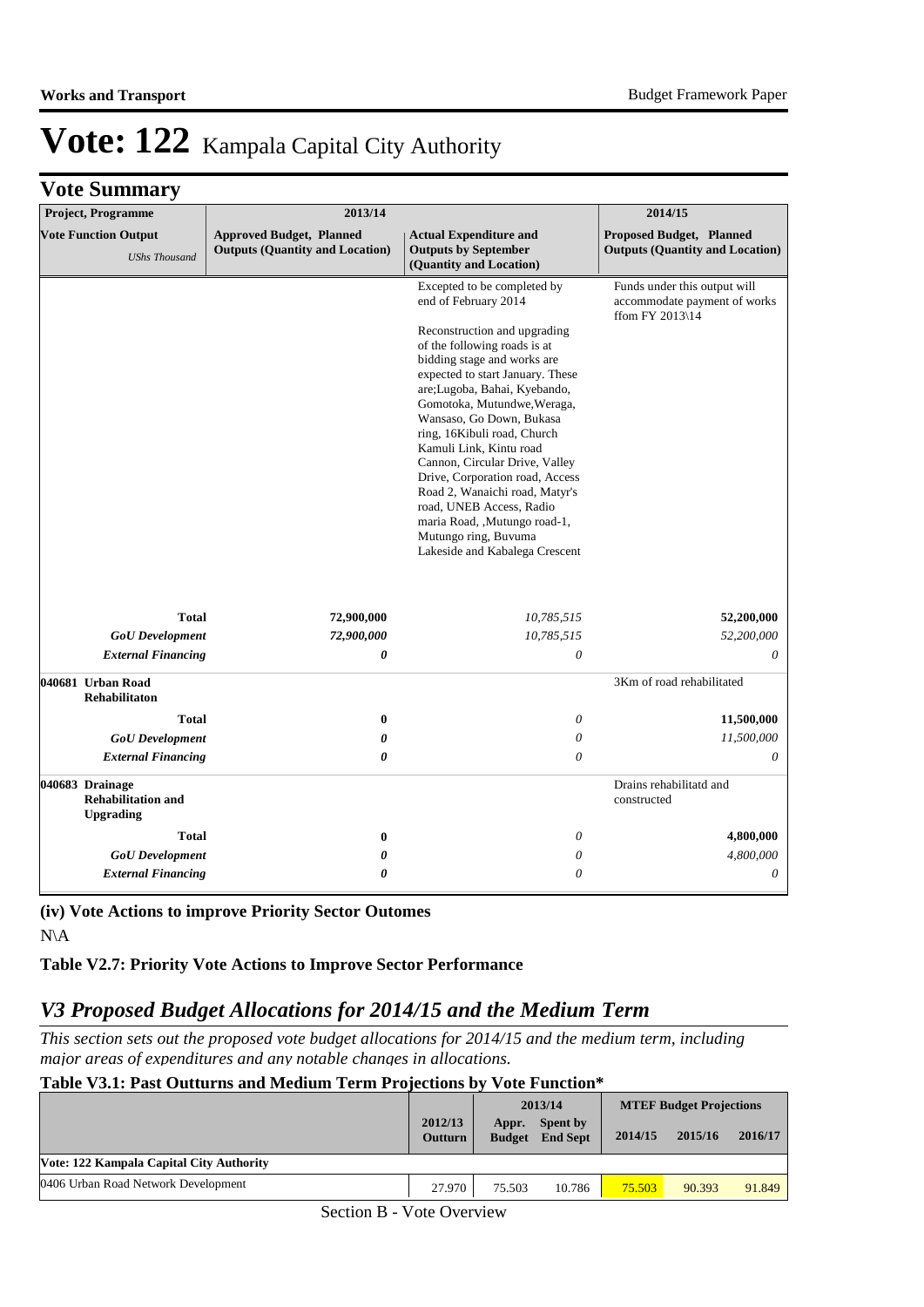### **Vote Summary**

|                        |                           |                  | 2013/14                                   |         | <b>MTEF Budget Projections</b> |         |
|------------------------|---------------------------|------------------|-------------------------------------------|---------|--------------------------------|---------|
|                        | 2012/13<br><b>Outturn</b> | Appr.            | <b>Spent by</b><br><b>Budget</b> End Sept | 2014/15 | 2015/16                        | 2016/17 |
| <b>Total for Vote:</b> | 27.970                    | 75.503<br>10.786 |                                           | 75.503  | 90.393                         | 91.849  |

#### **(i) The Total Budget over the Medium Term**

In the medium term UGX. 76.3Bn, 90.393Bn, and 91.849 is appropriated for the Engineering and Works directorate of KCCA in each of the years respectively. In those years only UGX. 2.603Bn, 2.863Bn and 3.14Bn will be from Non tax revenue while the reset will be Government tranfers.

#### **(ii) The major expenditure allocations in the Vote for 2014/15**

The major expenditure will be in road construction and rehabilitation.

#### **(iii) The major planned changes in resource allocations within the Vote for 2014/15**

While there are no major changes in resourse allocations, funds have been allocated for purely drainage construction even when not directly related to roads. Some funds have been allocated to street lighting.

|                                                                  |                                               | Tuble velocity enumers in voic resource rinocumum |                                                                                          |             |                                                                                |  |  |  |  |
|------------------------------------------------------------------|-----------------------------------------------|---------------------------------------------------|------------------------------------------------------------------------------------------|-------------|--------------------------------------------------------------------------------|--|--|--|--|
|                                                                  | 2014/15                                       |                                                   | <b>Changes in Budget Allocations and Outputs from 2013/14 Planned Levels:</b><br>2015/16 | 2016/17     | <b>Justification for proposed Changes in</b><br><b>Expenditure and Outputs</b> |  |  |  |  |
| Vote Function:0473 Urban Road Network Development                |                                               |                                                   |                                                                                          |             |                                                                                |  |  |  |  |
| Output:                                                          |                                               | 0406 73 Roads, Streets and Highways               |                                                                                          |             |                                                                                |  |  |  |  |
| <b>UShs Bn:</b>                                                  |                                               | $0.500$ UShs Bn:                                  | $0.000$ UShs Bn:                                                                         | $0.000$ N\A |                                                                                |  |  |  |  |
| This is not an increase in                                       |                                               |                                                   |                                                                                          |             |                                                                                |  |  |  |  |
| output but funds were                                            |                                               |                                                   |                                                                                          |             |                                                                                |  |  |  |  |
| separated from roads and                                         |                                               |                                                   |                                                                                          |             |                                                                                |  |  |  |  |
| bridges.                                                         |                                               |                                                   |                                                                                          |             |                                                                                |  |  |  |  |
| Output:<br>0406 77 Purchase of Specialised Machinery & Equipment |                                               |                                                   |                                                                                          |             |                                                                                |  |  |  |  |
| UShs Bn:                                                         |                                               | $3.400$ UShs Bn:                                  | $0.000$ UShs Bn:                                                                         | $0.000$ NA  |                                                                                |  |  |  |  |
| N/A                                                              |                                               |                                                   |                                                                                          |             |                                                                                |  |  |  |  |
| Output:                                                          |                                               | 0406 80 Urban Road Construction                   |                                                                                          |             |                                                                                |  |  |  |  |
| <b>UShs Bn:</b>                                                  |                                               | $-20.700$ UShs Bn:                                | $17.493$ UShs Bn:                                                                        | 18.949 N/A  |                                                                                |  |  |  |  |
| N/A                                                              |                                               |                                                   |                                                                                          |             |                                                                                |  |  |  |  |
| Output:                                                          |                                               | 0406 81 Urban Road Rehabilitaton                  |                                                                                          |             |                                                                                |  |  |  |  |
| UShs Bn:                                                         |                                               | 11.500 UShs Bn:                                   | $0.000$ UShs Bn:                                                                         | $0.000$ N\A |                                                                                |  |  |  |  |
| N/A                                                              |                                               |                                                   |                                                                                          |             |                                                                                |  |  |  |  |
| Output:                                                          | 0406 83 Drainage Rehabilitation and Upgrading |                                                   |                                                                                          |             |                                                                                |  |  |  |  |
| UShs Bn:                                                         |                                               | $4,800$ UShs Bn:                                  | $0.000$ UShs Bn:                                                                         | $0.000$ N\A |                                                                                |  |  |  |  |
| N/A                                                              |                                               |                                                   |                                                                                          |             |                                                                                |  |  |  |  |

### **Table V3.2: Key Changes in Vote Resource Allocation**

### *V4: Vote Challenges for 2014/15 and the Medium Term*

*This section sets out the major challenges the vote faces in 2014/15 and the medium term which the vote has been unable to address in its spending plans.*

Inadequate Funding Inadequate Transport & Obsolete Fleet Limited Numbers & Type of Equipment Frequent Mechanical Breakdowns Non-Performing Contractors Delays in Delivery of Supplies Utility Companies damaging road infrastructure Unavailability of Spares Parts for Equipment